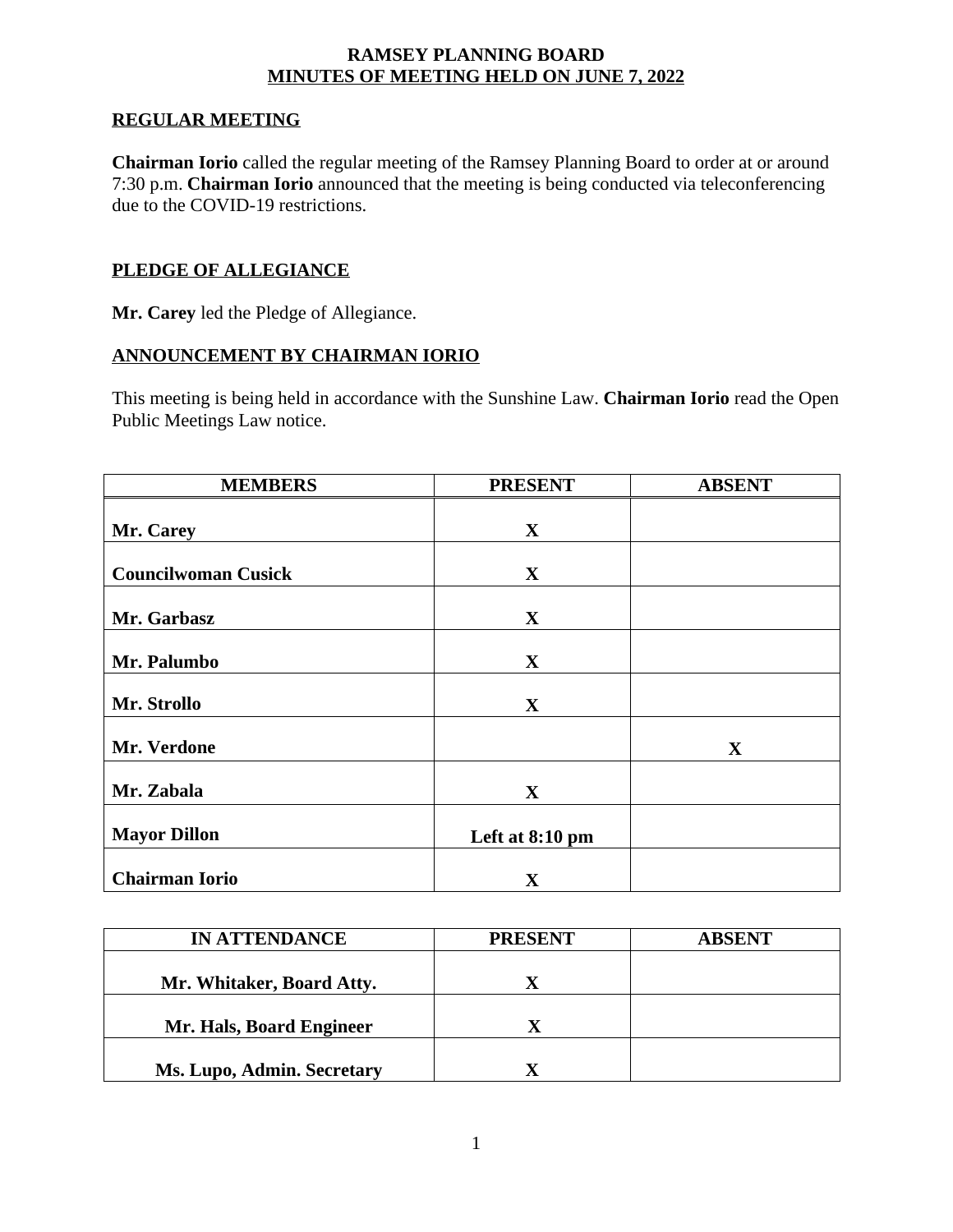# **APPROVAL OF MINUTES**

A motion to approve the minutes of 05/17/2022 was made by Councilwoman Cusick, seconded by Mr. Zabala. All eligible members voted in favor. **Carried.**

# **CORRESPONDENCE** - None

# **WAIVER APPLICATIONS**

| Applicant:                                                                            | D.M. Frangrances & Cosmetics, Inc.                                                         |
|---------------------------------------------------------------------------------------|--------------------------------------------------------------------------------------------|
| <b>Location:</b>                                                                      | 1000C Lake Street, Suite 1000C2 & 1000C9                                                   |
| <b>Leased Area:</b>                                                                   | $453$ sq. ft.                                                                              |
| <b>Proposed Business:</b>                                                             | <b>Import, Export &amp; Wholesale Office</b>                                               |
| The office will be open 6 days a week, Monday through Saturday 9:30 AM to 6:00 PM and |                                                                                            |
|                                                                                       | Saturday mornings. The number of employees is 2 F/T and the number of parking spaces is 3. |

| Applicant:                                           | <b>Synergy Commercial &amp; Residential Contractors LLC</b>                            |
|------------------------------------------------------|----------------------------------------------------------------------------------------|
| <b>Location:</b>                                     | <b>25 Arrow Road</b>                                                                   |
| <b>Leased Area:</b>                                  | 500 sq. ft.                                                                            |
| <b>Proposed Business:</b>                            | Landscape                                                                              |
|                                                      | The business will be open 5 days a week, Monday through Friday 8:00 AM to 5:00 PM and  |
| Saturday mornings. The number of employees is 6 F/T. |                                                                                        |
| Applicant:                                           | <b>Coronato Stretchlab Ramsey, LLC</b>                                                 |
| <b>Location:</b>                                     | 1300 Route 17 North                                                                    |
| <b>Leased Area:</b>                                  | $1,800$ sq. ft.                                                                        |
| <b>Proposed Business:</b>                            | Studio providing customized assisted-stretch sessions                                  |
|                                                      | The business will be open 7 days a week, Monday through Sunday 8:00 AM to 8:00 PM. The |
|                                                      | number of employees is 2 F/T and 10 P/T and the number of parking spaces is 9.         |
| <b>Applicant:</b>                                    | <b>SideBar Advisors</b>                                                                |
| <b>Location:</b>                                     | 500 Franklin Tpke.                                                                     |
| <b>Leased Area:</b>                                  | 625 sq. ft.                                                                            |
| <b>Proposed Business:</b>                            | <b>Financial Planning</b>                                                              |
|                                                      | The office will be open 5 days a week, Monday through Friday 9:00 AM to 5:00 PM. The   |
|                                                      | number of employees is 3 F/T and the number of parking spaces is 4.                    |
| Applicant:                                           | Sam Hedaya Corp.                                                                       |
| Location:                                            | 200 Williams Drive                                                                     |

| леррисации                          | Dain Heuaya Corp.                                                                               |
|-------------------------------------|-------------------------------------------------------------------------------------------------|
| <b>Location:</b>                    | <b>200 Williams Drive</b>                                                                       |
| <b>Leased Area:</b>                 | $28,275$ sq. ft.                                                                                |
| <b>Proposed Business:</b>           | <b>Wholesale/Distribution of linens</b>                                                         |
|                                     | The business will be open 6 days a week, Monday through Saturday 8:30 AM to 4:00 PM. The        |
|                                     | number of employees is 11 F/T and the number of parking spaces is 83.                           |
| Subject to the following condition: |                                                                                                 |
| No Retail Operations                |                                                                                                 |
|                                     | A motion to approve the waivers, subject to the approval of the Construction Official, Board of |
|                                     | Health and Fire Official, was made by Mr. Carey, seconded by Mayor Dillon.                      |
| Roll Call:<br>AYES:                 | Mr. Carey, Councilwoman Cusick, Mr. Garbasz,                                                    |
|                                     | Mr. Palumbo, Mr. Strollo, Mr. Zabala                                                            |
|                                     | Chairman Iorio, Mayor Dillon                                                                    |

NAYES: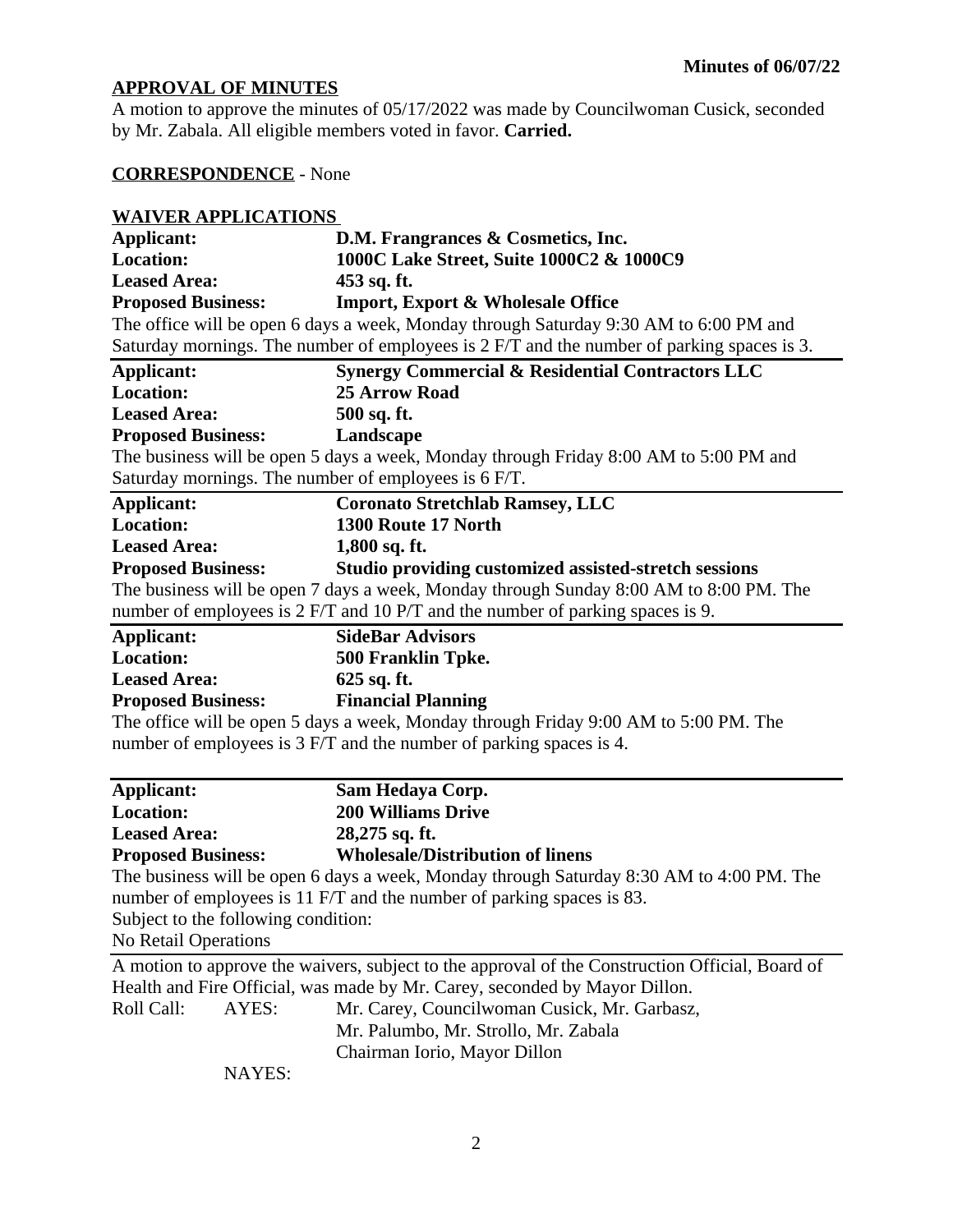ABSTAIN: ABSENT: Mr. Verdone

Carried.

| Applicant:                | <b>Evergreen Kids Academy Inc.</b> |
|---------------------------|------------------------------------|
| <b>Location:</b>          | 18 N. Spruce Street                |
| <b>Leased Area:</b>       | $2,836$ sq. ft.                    |
| <b>Proposed Business:</b> | <b>Childcare Service</b>           |

The business will be open 5 days a week, Monday through Friday 8:00 AM to 8:00 PM. The number of employees is 3 F/T and 2 P/T and the number of parking spaces is 10.

Subject to the following conditions:

Fire Subcode Official requirements and inspections.

Parents are required to park in back and walk children into the building for drop-off and pickup. Not to recommend parking on street or at the lot across the street since there's no crosswalk.

Amended Site Plan is required for any proposed outdoor play area.

All Borough Official requirements and inspections.

A motion to approve the waivers, subject to the approval of the Construction Official, Board of Health and Fire Official, was made by Mr. Carey, seconded by Mayor Dillon.

Roll Call: AYES:Mr. Carey, Mr. Garbasz, Mr. Palumbo, Mr. Strollo,

|          | Mr. Zabala                          |
|----------|-------------------------------------|
| NAYES:   | Councilwoman Cusick, Chairman Iorio |
| ABSTAIN: | Mayor Dillon                        |
| ABSENT:  | Mr. Verdone                         |
|          |                                     |

Carried.

Mayor Dillon had internet issues and left the meeting at 8:10 pm.

### **PUBLIC COMMENTS** - None

### **COMMENTS OF BOARD MEMBERS** - None

### **ORDINANCES** - None

### **PUBLIC HEARING**

Chick-fil-A - Continuation Block 4705, Lot 6; 726 State Highway 17

Stephen F. Hehl of Javerbaum Wurgaft, 370 Chestnut Street, Union, N.J. appeared on behalf of the applicant.

Mr. Whitaker said that our traffic consultant had visited the site today and the Board has been made aware that some modifications have been made to the previously approved site plan. Mr. Whitaker said that when there are zoning violations found upon an inspection, a hearing is not deemed to be complete and taken off the agenda until the zoning violations are rectified. Mr. Hehl said that they feel that it's not a significant change. Mr. Hehl said from his understanding, the stop sign came down in inclement weather, it wasn't purposely taken down. Mr. Whitaker said that he doesn't know how inclement weather limited the painting that said "Stop". Mr. Hehl said that was done in an effort to make the site function better, not realizing that it would trigger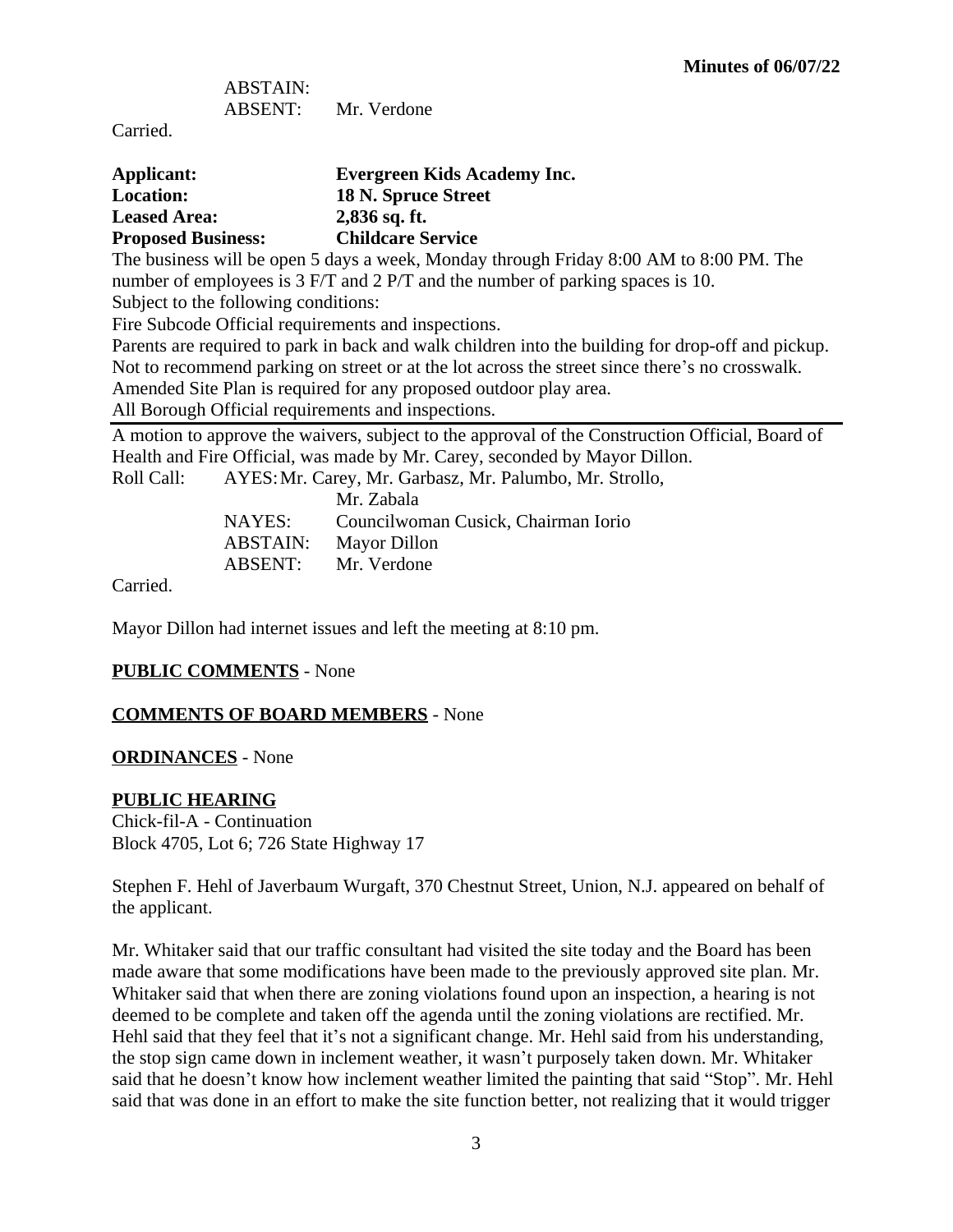#### **Minutes of 06/07/22**

any type of violation. Mr. Whitaker said that was part of the original site plan approval where it was reviewed by the Borough and required certain safety aspect to exist on site. Mr. Whitaker said that the property owner is not permitted to unilaterally decide that there's a better alternative without getting permission from the Borough. Mr. Whitaker said that his concern is that this not something that the Board can permit to remain.

#### **TESTIMONY OF RAYMOND COWAN**

Raymond Cowan was sworn in. Mr. Cowan said that he was selected to be the owner/operator of the Chick-fil-A restaurant that opened in 2019. Mr. Cowan said the parking lot had not been sealed and striped since they opened and it was long overdue. Mr. Cowan said that he received a call Sunday morning that the contractor was coming to seal and stripe the lot. Mr. Cowan said that when it came to the stop sign, which had blown down over a year ago, he asked them to paint over it because it was nonfunctional to us. Mr. Cowan said that as people enter, they stack two lanes immediately into the drive-thru. It's extremely rare and they have very limited cars coming into the direction to where that stop sign was. Mr. Cowan said that he didn't realize the implication of what that would be regarding the site plans. Mr. Cowan said that he could get everything painted back exactly as it was. Mr. Cowan said that it was done as an effort to keep the parking lot as clear as it can be because there are at times when guests enter the lot, they don't immediately know where the drive-thru line is queued. Mr. Cowan said that he simply asked them to have those lines designated to bring guests immediately forward into the drivethru area to create two lanes so traffic wouldn't stack up. Chairman Iorio asked Mr. Cowan if the two yellow "drive-thru" signs on the pavement are in the exact location where they were before. Mr. Cowan said that the one to the left was added. Mr. Cowan said that he asked them to add that simply because in his experience when guests pull in and they create a single line and that single line will carry all the way to the entrance and cause unnecessary backup on Route 17. The second "drive-thru" lettering was simply added in an effort for it to be clear for guests to create two lanes to prevent any backups into the entrance. Chairman Iorio had a concern with the striped changes to the parking lot. Chairman Iorio said that the changes were not what was originally approved. Mr. Cowan said that it was his intent to work with the lot as much as possible to be the safest and most efficient that they can be in the intersection where they are located. Chairman Iorio said that plans that were submitted for the hearing does not show what's there today because it was changed. Councilwoman Cusick asked Mr. Cowan if any other signs in the lot were impacted due to inclement weather. Mr. Cowan said no. Mr. Hehl said that they were as surprised as the Board when they were notified of the changes. Mr. Hels said that while it doesn't excuse changing or making the modifications, the commitment to immediately restore it back to the way the site plan was originally approved would at least rectify that item so that they can proceed with the hearing. Chairman Iorio opened it up to the Board for discussion on whether to proceed with the hearing. Mr. Palumbo said that he would like the plans to go back to what was originally approved. Mr. Garbasz agrees with Mr. Palumbo. Mr. Carey also agrees with not moving forward. Mr. Whitaker suggested that the applicant's engineer certify that the plan that was previously approved by the Zoning Board of Adjustment in 2019 including all the striping, signage, and all the other requirements in the Resolution of Approval currently exist on the site. Mr. Whitaker suggested that if they are not, to present a plan that says these are the things that have been eliminated from that approval. Mr. Whitaker said that a situation is now created where the plans that were submitted to the Board are suspect. Councilwoman Cusick agreed. Councilwoman Cusick asked Mr. Cowan if the restaurant permits people to dine in. Mr. Cowan said that they are working to bring back inside seating. They currently just have an outdoor area. Mr. Hehl said that they would like to carry the application and immediately have the striping that was redone restored to what it was under the approved site plan. Mr. Hehl said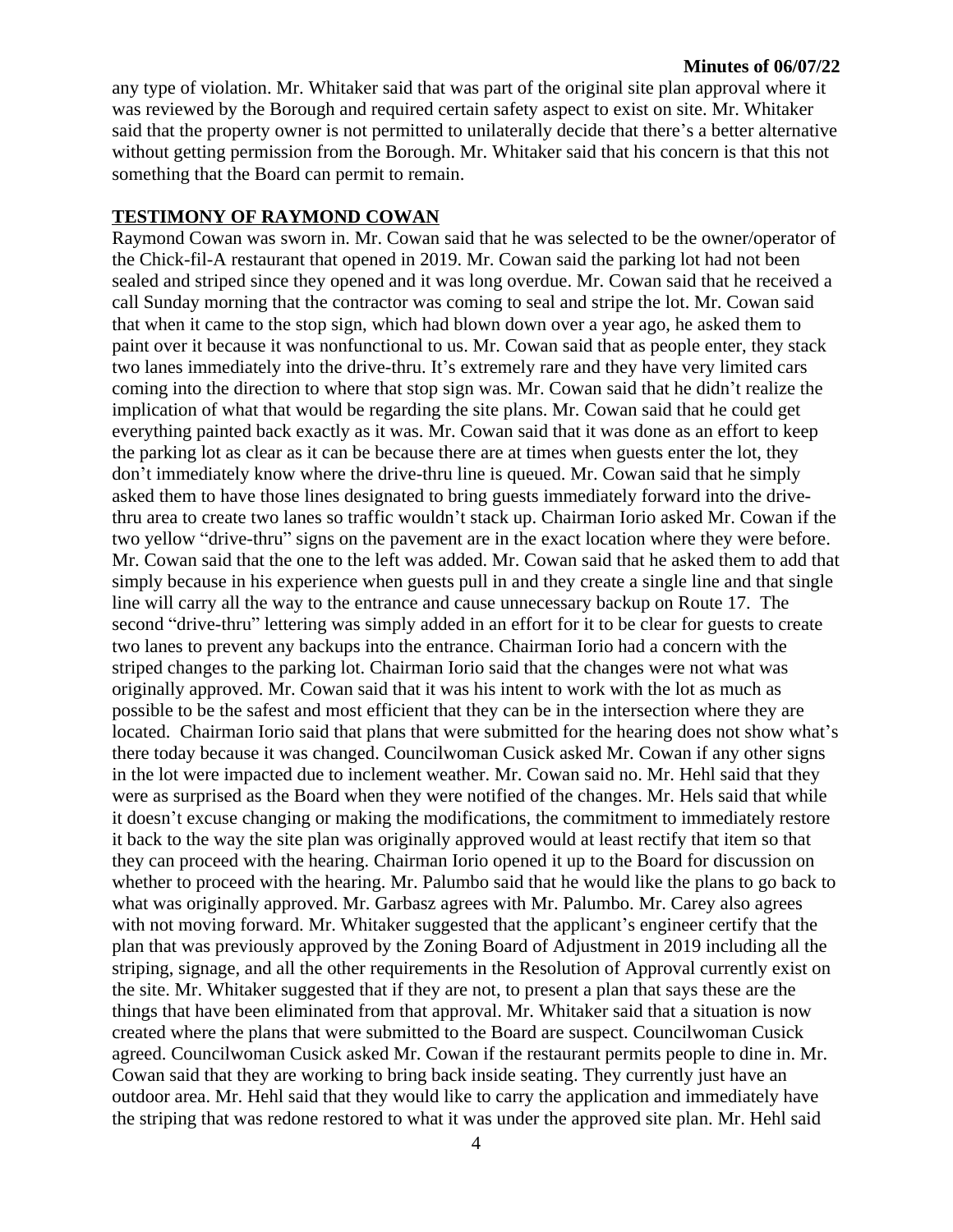#### **Minutes of 06/07/22**

that they would have their engineers inspect and certify that comports with the site plan that was approved. Mr. Strollo had a concern with an issue raised in Mr. Intindola's review regarding the NJDOT and the number of trip generations. Mr. Intindola provided a brief synopsis of the issue. Mr. Whitaker asked Mr. Intindola what is the maximum amount trip generations allowed and what they are exceeding. Mr. Intindola said that 182 total trip generations were allowed on the Letter of No Interest (LONI) and 530 total trip generations are reported on the May 25, 2022 Atlantic traffic review.

Mr. Whitaker said that the application will be carried to July 19, 2022 at 7:30 pm. No new notices are required.

#### Committee Reports:

Subdivision Committee: Nothing to report Application Review Committee**:** Nothing to report Finance Committee: Vouchers/Performance Bonds/Letter of Credit: Nothing to report Master Plan & Zoning Committee: Nothing to report Procedures Committee: Nothing to report Capital Improvement & Public Lands: Nothing to report

#### **RESOLUTIONS**

Housing Authority of Bergen County – DeSimone Court Block 3701, Lot 3; 801-906 DeSimone Court

Amended Site Plan/Variance

A motion to waive the reading of the resolution was made by Councilwoman Cusick, seconded by Mr. Carey.

A motion to approve the resolution as drawn was made by Councilwoman Cusick, seconded by Mr. Garbasz.

| Roll Call: | AYES:           | Mr. Carey, Councilwoman Cusick, Mr. Garbasz,         |
|------------|-----------------|------------------------------------------------------|
|            |                 | Mr. Palumbo, Mr. Strollo, Mr. Zabala, Chairman Iorio |
|            | NAYES:          |                                                      |
|            | <b>ABSTAIN:</b> |                                                      |
|            | ABSENT:         | Mr. Verdone, Mayor Dillon                            |
|            |                 |                                                      |

Carried.

Gabrellian Associates Block 4203, Lots 1 & 2.01; 1255 Route 17 South Amended Site Plan/Variance A motion to waive the reading of the resolution was made by Mr.Carey, seconded by Mr. Zabala. A motion to approve the resolution as drawn was made by Mr. Carey, seconded by Mr. Palumbo. Roll Call: AYES: Mr. Carey, Councilwoman Cusick, Mr. Garbasz, Mr. Palumbo, Mr. Strollo, Mr. Zabala,

> NAYES: ABSTAIN: Chairman Iorio ABSENT: Mr. Verdone, Mayor Dillon

Carried.

**NEW BUSINESS** - None

**OLD BUSINESS** - None